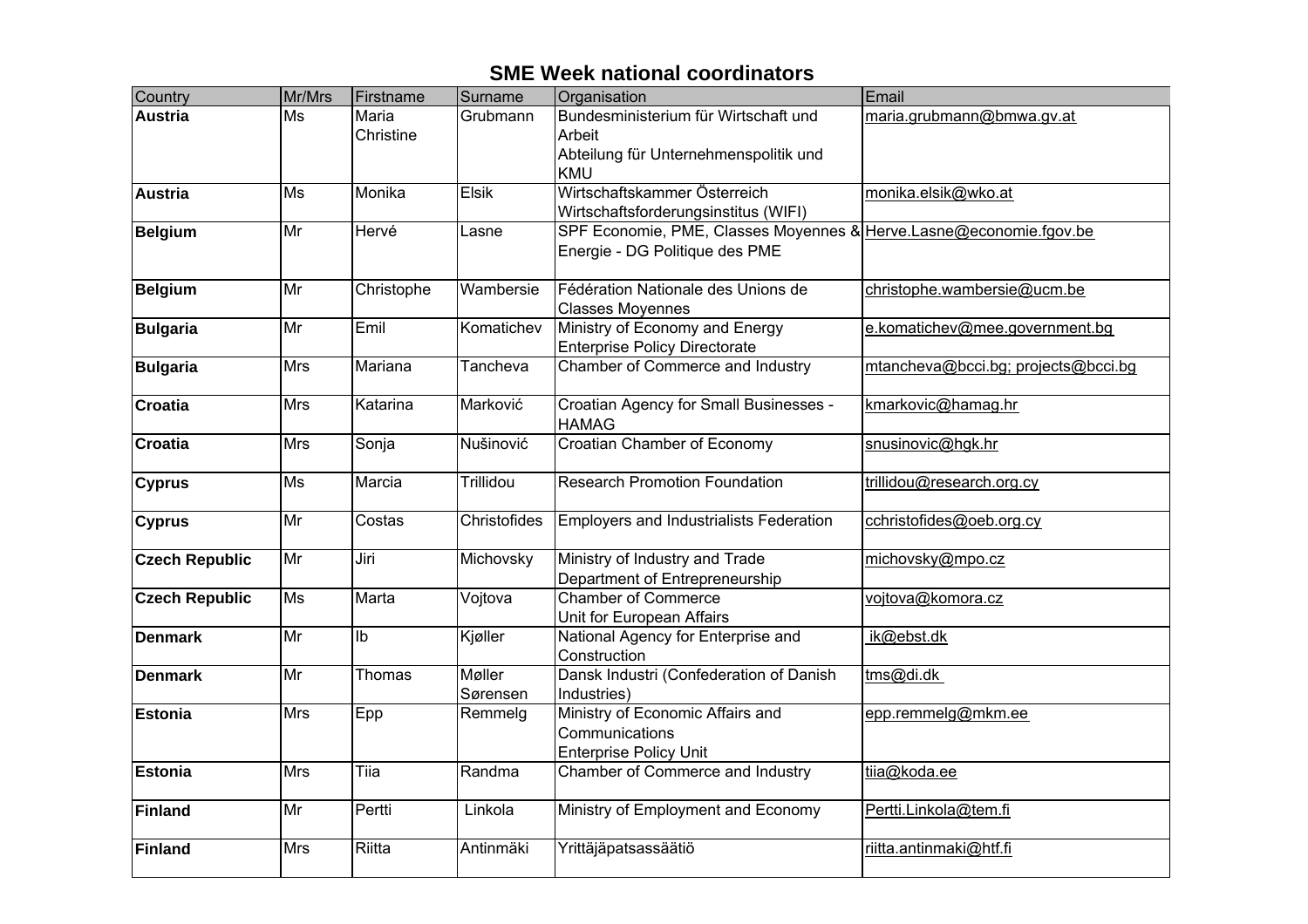| France         | Mr         | Olivier      | Grollet       | Direction du commerce, de l'artisanat, des                                                                                   | olivier.grollet@dcaspl.pme.gouv.fr  |
|----------------|------------|--------------|---------------|------------------------------------------------------------------------------------------------------------------------------|-------------------------------------|
|                |            |              |               | services et des professions libérales<br>(DCASPL)                                                                            |                                     |
| France         | Mr         | Edgar        | Madar         | 100 000 entrepreneurs                                                                                                        | edgar.madar@100000entrepreneurs.com |
| Germany        | Ms         | Susanne      | Rumpf         | Bundesministerium für Wirtschaft und<br>Technologie                                                                          | susanne.rumpf@bmwi.bund.de          |
| <b>Germany</b> | Ms         | Karin        | Roegge        | Zentralverband des Deutschen Handwerks<br>(ZDH)                                                                              | roegge@zdh.de                       |
| Greece         | <b>Ms</b>  | Olga         | Nikolopoulou  | Ministry of Development<br>Directorate of International Industrial<br><b>Relations</b>                                       | NikolopoulouO@ypan.gr               |
| Greece         | Mr         | Panagiotis   | Agniadis      | Union of Hellenic Chambers of Commerce                                                                                       | keeuhcci@otenet.gr                  |
| <b>Hungary</b> | Ms         | Erzsébet     | <b>Dobos</b>  | <b>ITD Hungary Zrt.</b>                                                                                                      | erzsebet.dobos@itd.hu               |
| <b>Hungary</b> | Ms         | Marta        | Szabó         | Ministry for National Development and<br>Economy<br>Department for Business Environment                                      | szabone.marta@gkm.gov.hu            |
| Iceland        | Ms         | Anna         | Lúðvíksdóttir | Enterprise Europe Network - EEN                                                                                              | anna@nmi.is                         |
| Ireland        | Mr         | Michael      | Pender        | Department of Enterprise, Trade &<br>Employment                                                                              | michael pender@entemp.ie            |
| <b>Israel</b>  | Ms         | <b>Dolly</b> | Gerassi       | <b>Israel Small and Medium Enterprises</b><br>Authority                                                                      | dollyg@ismea.org.il                 |
| Italy          | <b>Ms</b>  | Paola        | Ghia          | Ministero dello Sviluppo Economico<br>Dipartimento per la Competitività<br>Direzione Generale per la Politica<br>Industriale | paola.ghia@sviluppoeconomico.gov.it |
| <b>Italy</b>   | Dr         | Sabina       | Russillo      | <b>CNA (Confederazione Nazionale</b><br>dell'Artigianato e della Piccola e Media<br>Impresa)                                 | russillo@cnapmi.com                 |
| Latvia         | <b>Mrs</b> | <b>Ilze</b>  | Lore          | Ministry of Economics<br>Entrepreneurship & Industry Department<br><b>Commercial Activities Development Unit</b>             | ilze.lore@em.gov.lv                 |
| Latvia         | <b>Mrs</b> | Silvija      | Greste        | Ministry of Economics<br>Small and Medium-Sized Enterprises and<br><b>Crafts Advisory Council</b>                            | silvija.greste@inbox.lv             |
| Liechtenstein  | Mr         | Karl-Heinz   | Oehri         | Amt für Volkswirtschaft<br>Abteilung Wirtschaft                                                                              | karl-heinz.oehri@avw.llv.li         |
| Liechtenstein  | Mr         | Christian    | Hausmann      | <b>KMU Zentrum</b><br>Hochschule Liechtenstein                                                                               | christian.hausmann@kmu-zentrum.li   |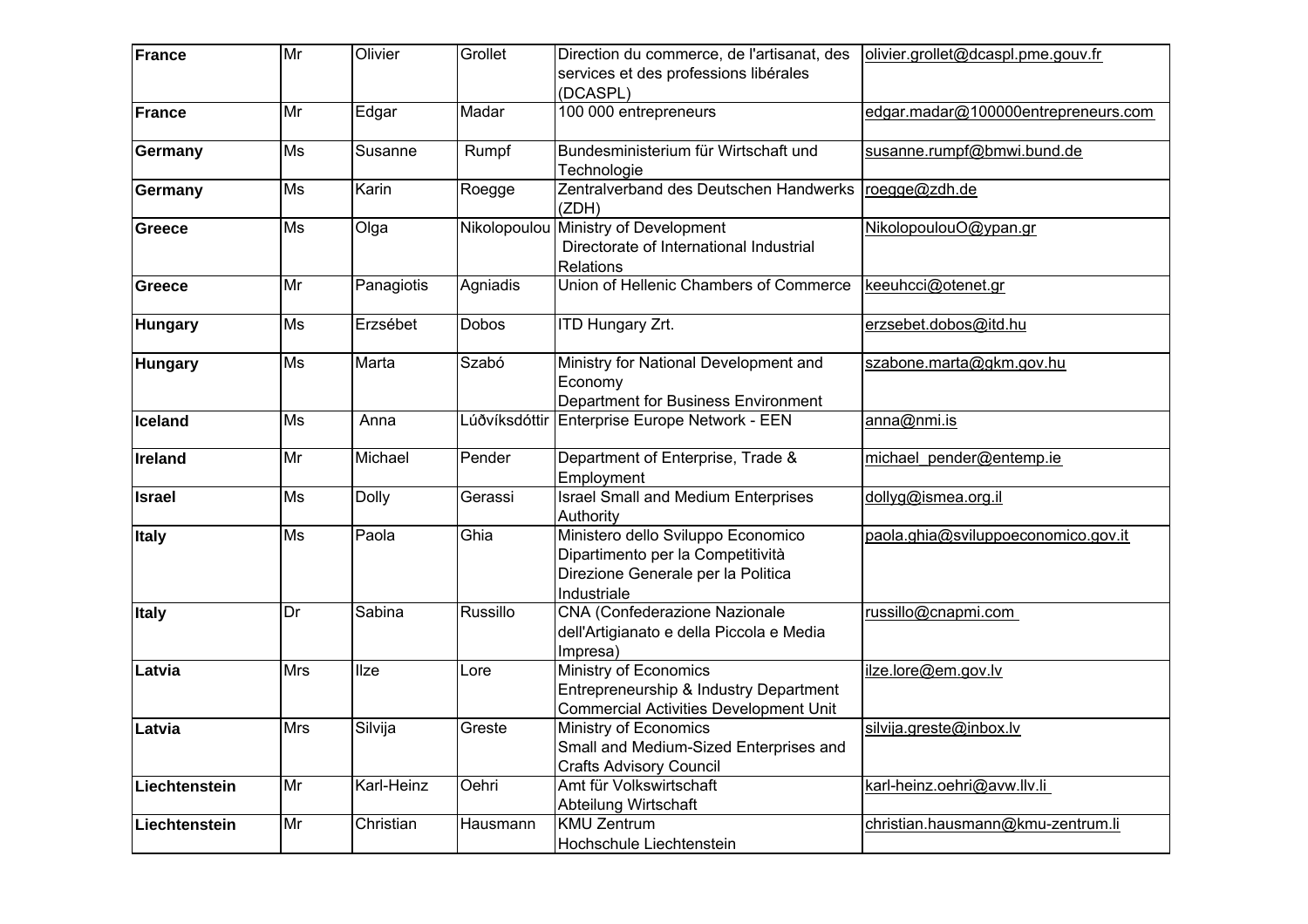| Lithuania              | Ms         | Ina                       | Medvedeva         | Ministry of Economy<br>Small & Medium Business Development                                                                       | i.medvedeva@ukmin.lt                      |
|------------------------|------------|---------------------------|-------------------|----------------------------------------------------------------------------------------------------------------------------------|-------------------------------------------|
|                        |            |                           |                   | Division                                                                                                                         |                                           |
| Lithuania              | Mr         | Aldas                     | <b>Kikutis</b>    | Association of Chambers of Commerce,<br>Industry and Crafts                                                                      | aldas.kikutis@chambers.lt                 |
| Luxemburg              | Mr         | Laurent                   | Solazzi           | Ministère de l'Economie et du Commerce<br>extérieur                                                                              | laurent.solazzi@eco.etat.lu               |
| Luxemburg              | <b>Mrs</b> | Sabrina                   | Sagramola         | Chambre de Commerce                                                                                                              | sabrina.sagramola@cc.lu                   |
| <b>Malta</b>           | Ms         | <b>Brigitte</b>           | Tanti             | Malta Enterprise                                                                                                                 | brigitte.tanti@maltaenterprise.com        |
| Netherlands            | Mr         | Rutger                    | Boot              | <b>Enterprise Department</b><br>Directorate-Genearl for Enterprise and<br>Innovation                                             | R.J.Boot@minez.nl                         |
| Norway                 | Ms         | Jorunn<br><b>Birgitte</b> | Værnes            | <b>Innovation Norway</b>                                                                                                         | jorunn.birgitte.vaernes@innovasjonnorge.n |
| <b>Norway</b>          | Mr         | Geir                      | Petterson         | Ministry of Trade and Industry                                                                                                   | geir.petterson@nhd.dep.no                 |
| Poland                 | Ms         | Małgorzata                | <b>Okulus</b>     | Ministry of Economy<br>Department of Support Instruments                                                                         | malgorzata.okulus@mg.gov.pl               |
| Poland                 | <b>Mrs</b> | <b>Halina</b>             | Matejek-<br>Caban | Zwiazek Rzemiosla Polskiego                                                                                                      | np@zrp.pl                                 |
| Portugal               | Ms         | Helena                    | Moura             | IAPMEI - Instituto de Apoio às Pequenas e helena moura@iapmei.pt<br>Médias Empresas e à Inovação (SME &<br>Innovation Institute) |                                           |
| Portugal               | Mr         | Fernando<br>Augusto       | <b>Morais</b>     | <b>ANPME - National Association of Small</b><br>and Medium-Sized Enterprises                                                     | amorais@anpme.pt                          |
| Romania                | Mr         | Dumitru                   | Nancu             | <b>OTIMMC Constanta</b>                                                                                                          | dumitru.nancu@mimmc.ro                    |
| Romania                | Ms         | <b>Oana</b>               | Dâscă             | <b>CNIPMMR</b><br><b>Public Relations and Communication</b><br><b>International Relations</b>                                    | oana.dasca@rosteu.net                     |
| Serbia                 | Mr         | Igor                      | <b>Brkanovic</b>  | Ministry of Economy and Regional<br>Development, Department for<br>Development of SMEs                                           | igor.brkanovic@merr.sr.gov.yu             |
| Serbia                 | Mr         | Dejan                     | Trifunovic        | Association of Small Enterprises, Serbian<br><b>Chamber of Commerce</b>                                                          | dejan.trifunovic@pks.co.yu                |
| <b>Slovak Republic</b> | Mr         | Frantisek                 | Kocan             | Ministry of Economy                                                                                                              | kocan@economy.gov.sk                      |
| Slovenia               | <b>Ms</b>  | Valentina                 | Lozar             | Public Agency for Entrepreneurship and<br>Foreign Investment                                                                     | valentina.lozar@japti.si                  |
| Slovenia               | Ms         | Irma                      | Butina            | Chamber of Commerce and Industry                                                                                                 | irma.butina@gzs.si                        |